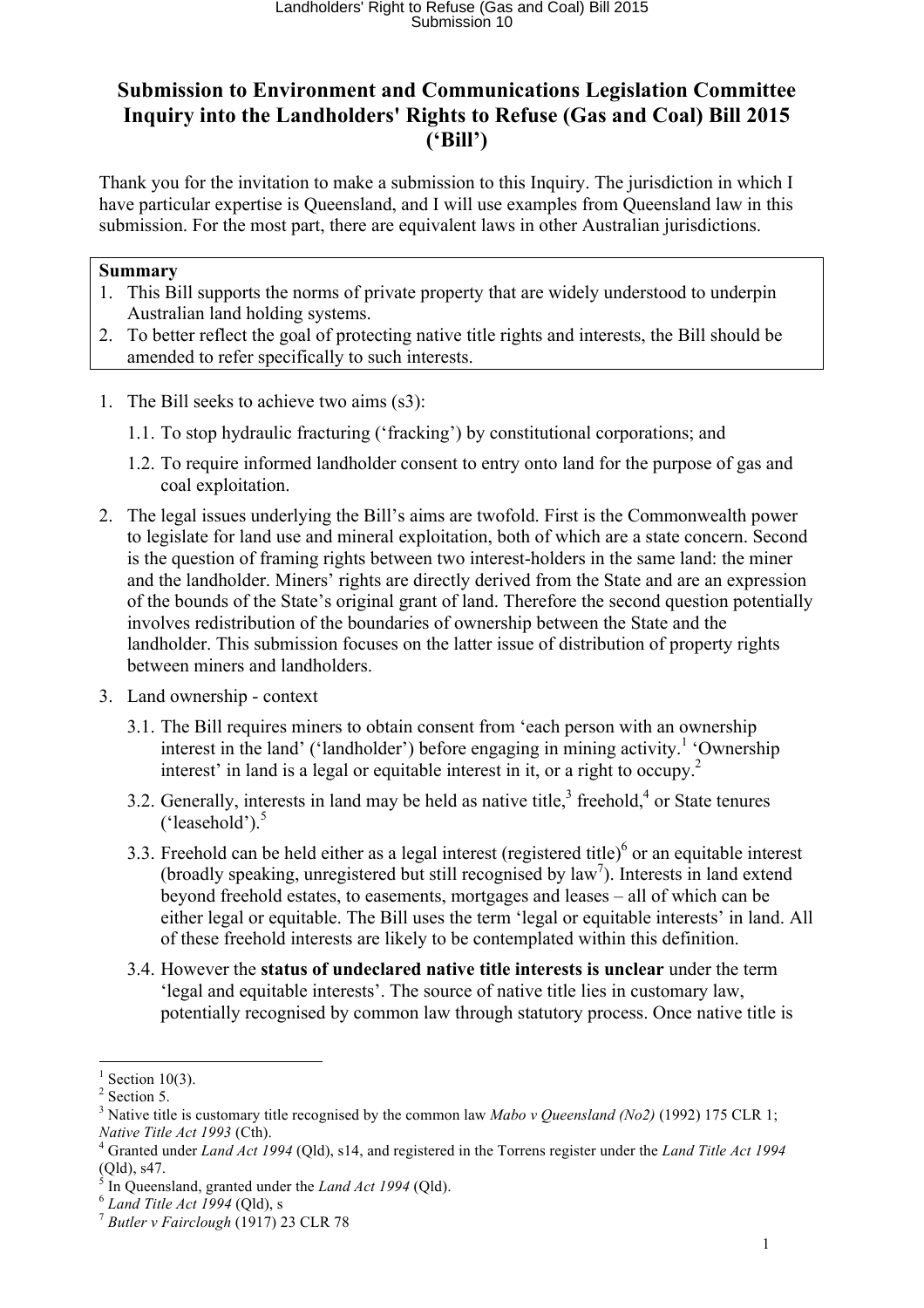## Landholders' Right to Refuse (Gas and Coal) Bill 2015 Submission 10

*determined*, <sup>8</sup> it is likely to have the status of a legal interest in land as it is recognised pursuant to the law. But before native title is determined, its status as a legal or equitable interest in land is less certain. Whether or not traditional owner groups have lodged a native title claim (that is yet to be determined) they may have a *right to negotiate* in respect of mining activity, which is a future act under the *Native Title Act 1993* (Cth). Further, such groups may enter into an Indigenous Land Use Agreement, which may afford rights to the group. While the right to negotiate is a right afforded by law, its status as a 'legal or equitable interest in land' is uncertain – it reflects connection with land, it is a right afforded by law, but it is not strictly a legal interest *in land*.

- 3.5. It is clearly the intention for the rights of Aboriginal and Torres Strait Islander Australians to be protected by the Bill. <sup>9</sup> To ensure this aim is met, **the Bill should be amended** to include specifically native title rights and interests within its scope.
- 3.6. It is anticipated that, subject to clarification of the application of the Bill to Aboriginal and Torres Strait Islanders particularly concerned with the land, the Bill complements the future acts regime under the *Native Title Act*. <sup>10</sup> To the extent that the Bill applies to traditional owners, it supports the purpose of empowering traditional owners to have a say over land with which such groups have a particular connection.
- 4. Mineral rights context
	- 4.1. Australian state jurisdictions separate rights to minerals from ownership of 'land' itself. Thus when the Crown in the right of the State grants an interest in land, it reserves mineral rights to the Crown.<sup>11</sup> Miners' rights are therefore qualitatively different from landholders' interests, despite the ostensibly common object of the rights (land).
	- 4.2. Further to its reserved interest in minerals, the State grants what might broadly be described as *mineral rights<sup>12</sup>* independently of any interest held in land.<sup>13</sup> While mineral rights may take a number of forms, the primary distinction identified in the Bill is between gas or coal *exploration* and gas or coal *mining or production*. <sup>14</sup> Mineral rights are less extensive than the bundle of rights comprising the concept of *ownership* of land. They attach to the minerals alone, but have implicit rights of access and to lay waste to the land itself.
	- 4.3. This framework is concerning to landholders for two related reasons it affects both the object and the extent of their ownership. First, the activity of mining and some lesser mineral rights, lawfully undertaken, consume the land itself. The activities destroy the *object* of landholders' ownership, even though ownership rights continue. Even fulfilment of remediation requirements cannot reinstate the landholder's land. Compensation equalises the respective values of the interests at stake, but the exercise of the mineral rights alters what might be called the *property* itself.
	- 4.4. Secondly, while ostensibly a narrower bundle of rights, the mineral rights operate *despite* the landholder's rights, affecting the *extent* of their ownership. The State regulatory framework therefore represents a qualitative shift in the historical and contemporary understanding the extent and quality of an estate in land.<sup>15</sup> The State's

<sup>&</sup>lt;sup>8</sup> Native Title Act 1993 (Cth), s225.<br><sup>9</sup> Commonwealth of Australia, *Parliamentary Debates*, Senate, 4 March 2015, 1171 (Senator Waters).<br><sup>10</sup> Native Title Act 1993 (Cth), Part 2, Division 3.<br><sup>11</sup> See eg *Mineral Resour* 

<sup>2012), 43.&</sup>lt;br><sup>13</sup> Mineral Resources Act 1989 (Qld), ss 9-10.

<sup>14</sup> Section 4 definitions.<br><sup>15</sup> See discussion in Kate Galloway, 'Landowners' vs Miners' Property Interests: The Unsustainability of Property as Dominion' (2012) 37(2) *Alternative Law Journal* 77.